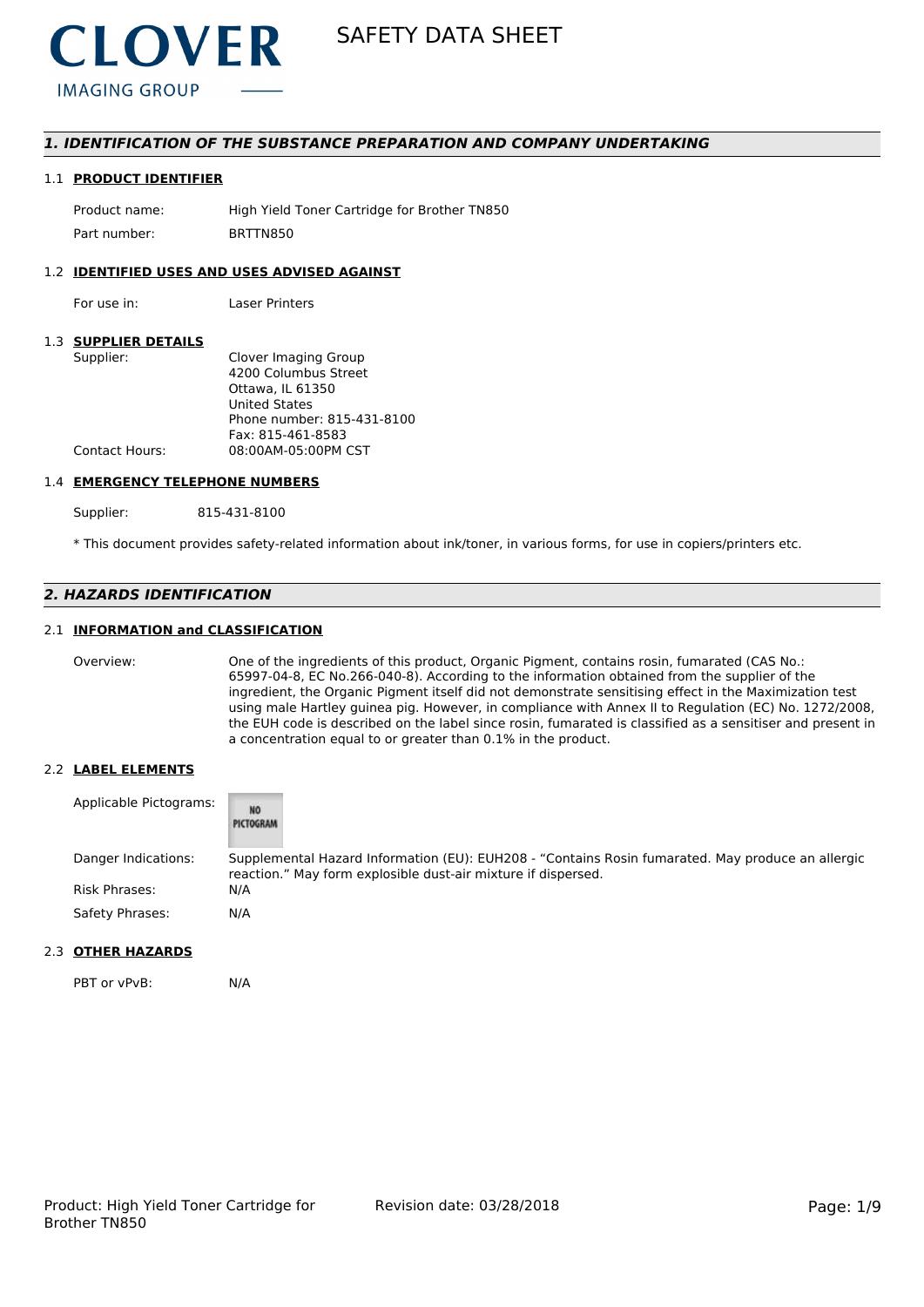

# *3. COMPOSITION / INFORMATION ON INGREDIENTS*

| Ingredients                   | <b>CAS number</b>       | Weight %  | <b>OSHA</b><br><b>PEL</b>                                                                                                           | <b>ACGIH</b><br><b>TLV</b>                                                                                                                                                                                          | Other                                                                                          |
|-------------------------------|-------------------------|-----------|-------------------------------------------------------------------------------------------------------------------------------------|---------------------------------------------------------------------------------------------------------------------------------------------------------------------------------------------------------------------|------------------------------------------------------------------------------------------------|
| Styrene-Acrylate<br>Copolymer | <b>Trade Secret</b>     | $85 - 95$ |                                                                                                                                     |                                                                                                                                                                                                                     |                                                                                                |
| Organic Pigment               | 8005-02-5<br>65997-04-8 | $3 - 8$   |                                                                                                                                     |                                                                                                                                                                                                                     |                                                                                                |
| Polypropylene                 | <b>Trade Secret</b>     | $1-5$     |                                                                                                                                     |                                                                                                                                                                                                                     |                                                                                                |
| Carbon Black*                 | 1333-86-4               | $0.1 - 5$ | $3.5 \text{ mg/m}$                                                                                                                  | $3$ mg/m $3$                                                                                                                                                                                                        |                                                                                                |
| Amorphous Silica*             | 7631-86-9               | $0.1 - 1$ | 20 mppcf                                                                                                                            |                                                                                                                                                                                                                     | *Substance for which Occupational<br>Exposure Limit(s) is (are)<br>established (See SECTION 8) |
|                               |                         |           | ates Not<br>Otherwise I<br>Regulated:  <br>Total dust),<br>ticulates<br>Not<br>Otherwise<br>Regulated:  <br>Respirable<br>fraction) | TWA: 15mg/TWA: 10mg/<br>m3(Particul   m3(Particle<br>s Not<br>Otherwise<br>Specified:<br>Inhalable<br>$5mg/m3(Par particles)$ , 3<br>mg/m3(Parti<br>cles Not<br>Otherwise<br>Specified:<br>Respirable<br>particles) |                                                                                                |

The Full Text for all R-Phrases are Displayed in Section 16

# **COMPOSITION COMMENTS**

The Data Shown is in accordance with the latest Directives.

This section provides composition information for the specified substance/mixture.

# *4. FIRST-AID MEASURES*

#### 4.1 **FIRST AID MEASURES**

### 4.1.1 **FIRST AID INSTRUCTIONS BY RELEVANT ROUTES OF EXPOSURE**

| Inhalation:   | Move to fresh air. If the patient continues to feel unwell, get immediate medical attention.                  |
|---------------|---------------------------------------------------------------------------------------------------------------|
| Eye contact:  | Flush eyes immediately with plenty of water for 15 minutes. If irritation persists, obtain medical<br>advice. |
| Skin contact: | Wash with plenty of water and soap. If irritation persists, obtain medical advice.                            |
| Ingestion:    | DO NOT induce vomiting. If symptoms persist, call a physician.                                                |

#### 4.1.2 **ADDITIONAL FIRST AID INFORMATION**

| Additional first aid information:     |     |
|---------------------------------------|-----|
| Immediate Medical Attention Required: | N/A |

#### 4.2 **SYMPTOMS AND EFFECTS**

Acute Symptoms from Exposure: N/A Delayed Symptoms from Exposure: N/A

#### 4.3 **IMMEDIATE SPECIAL TREATMENT OR EQUIPMENT REQUIRED**

N/A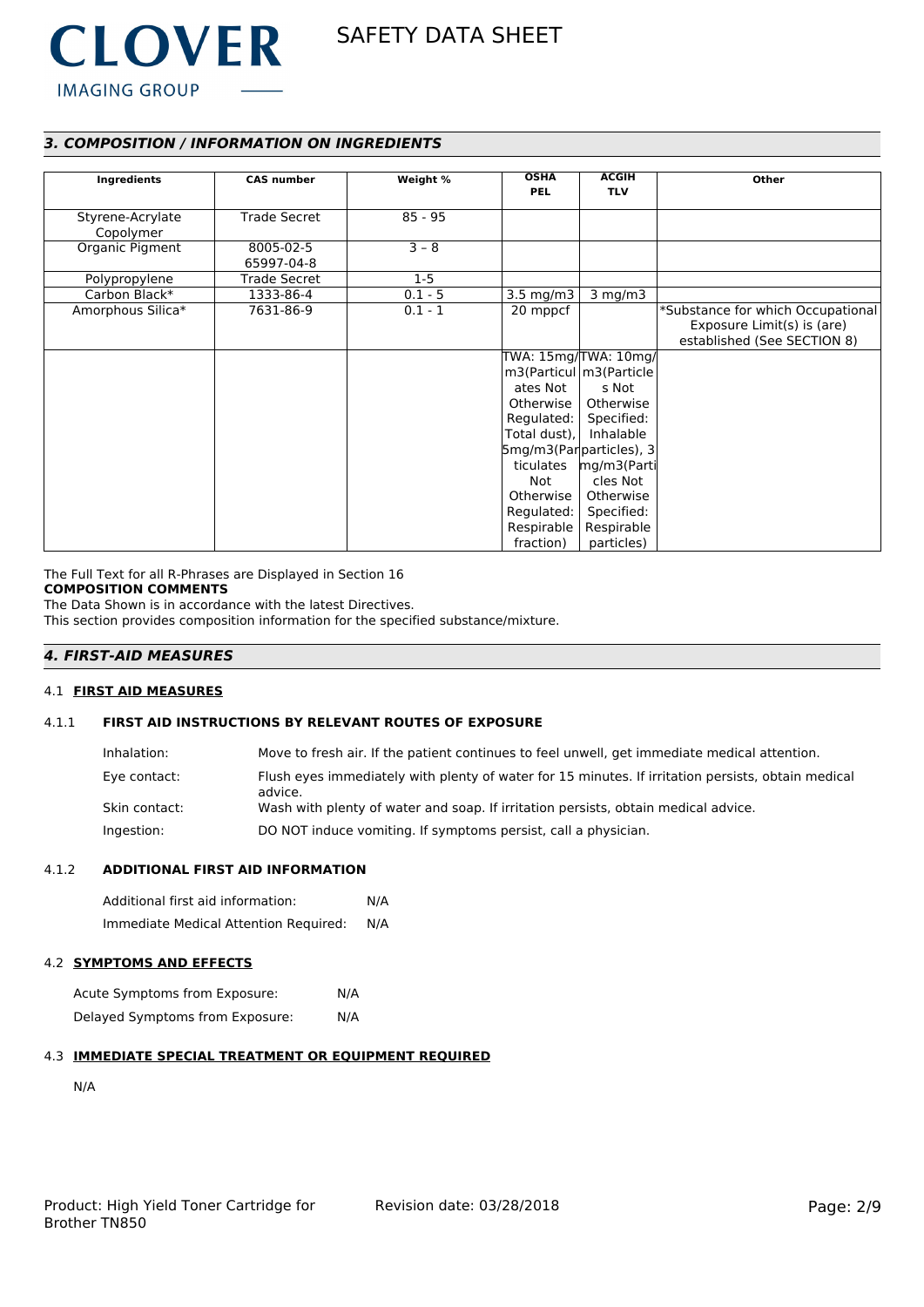

## *5. FIRE-FIGHTING MEASURES*

#### 5.1 **EXTINGUISHING MEDIA**

| Recommended Extinguishing Media:    | CO2, dry chemical, water.                                                                                                                                                     |
|-------------------------------------|-------------------------------------------------------------------------------------------------------------------------------------------------------------------------------|
| Extinguishing Media Not to be Used: | Do not use a solid water stream as it may scatter and spread fire. Avoid high pressure<br>media which could cause the formation of a potentially explosible dust-air mixture. |
| 5.2 SPECIAL HAZARD                  |                                                                                                                                                                               |
| Unusual Fire/Explosion Hazards:     | HAZARDOUS COMBUSTION PRODUCTS: CO2, CO, Organic products of decomposition.                                                                                                    |
| Extinguishing Media Not to be Used: | N/A                                                                                                                                                                           |

#### 5.3 **ADVICE FOR FIRE FIGHTERS**

Avoid inhalation of smoke. Wear protective clothing and wear self-contained breathing apparatus

#### *6. ACCIDENTAL RELEASE MEASURES*

#### 6.1 **PERSONAL PRECAUTIONS, PROTECTIVE EQUIPMENT AND EMERGENCY PROCEDURES**

#### 6.1.1 **PRECAUTIONS FOR NON-EMERGENCY PERSONNEL**

PERSONAL PRECAUTIONS: Minimize the release of particulates. Wear personal protective equipment. Garments may be washed or dry cleaned after removal of loose toner.

#### 6.1.2 **ADDITIONAL FIRST AID INFORMATION**

N/A

#### 6.1.3 **PERSONAL PROTECTION**

Wear personal protective equipment as described in Section 8.

#### 6.2 **ENVIRONMENTAL PRECAUTIONS**

Regulatory Information: Keep product out of sewers and watercourses.

#### 6.3 **METHODS AND MATERIAL FOR CONTAINMENT AND CLEANUP**

Spill or Leak Cleanup Procedures: Spills should be swept up or wiped up after spraying with water to prevent generation of dusts. Residuals can be removed with soap and water. Otherwise, slowly sweep spilled powder on to a flat paper and transfer into a suitable container for disposal. If cleaning with a vacuum cleaner, dust explosion-proof type should be used.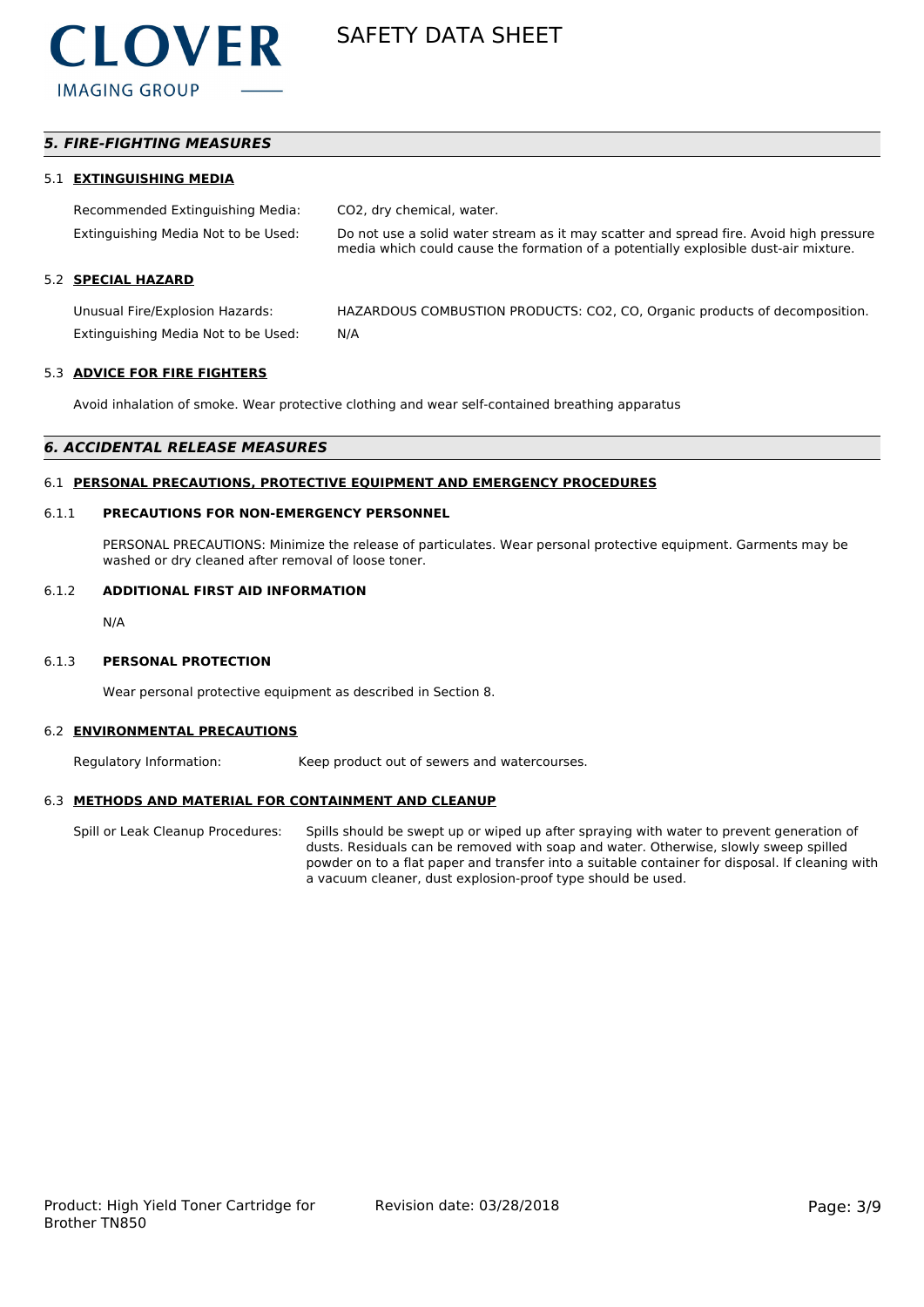### *7. HANDLING AND STORAGE*

#### 7.1 **PRECAUTIONS FOR SAFE HANDLING**

Recommendations for Handling: No special precautions when used as intended. Keep containers closed. If toner, avoid creating dust. Keep away from ignition sources. Advice on General Hygiene: Never eat, drink or smoke in work areas. Practice good personal hygiene after using this material, especially before eating, drinking, smoking, using the restroom, or applying cosmetics.

#### 7.2 **CONDITIONS FOR SAFE STORAGE**

Avoid high temperatures, >100°F/32°C

#### 7.3 **SPECIFIC END USES**

Printing devices

#### *8. EXPOSURE CONTROLS/PERSONAL PROTECTION*

#### 8.1 **CONTROL PARAMETERS**

The best protection is to enclose operations and/or provide local exhaust ventilation at the site of chemical release in order to maintain airborne concentrations of the product below OSHA PELs (See Section 3). Local exhaust ventilation is preferred because it prevents contaminant dispersion into the work area by controlling it at its source.

#### 8.2 **EXPOSURE CONTROLS**

#### **Respiratory protection:**

IMPROPER USE OF RESPIRATORS IS DANGEROUS. Seek professional advice prior to respirator selection and use. Follow OSHA respirator regulations (29 CFR 1910.134 and 1910.137) and, if necessary, wear a NIOSH approved respirator. Select respirator based on its suitability to provide adequate worker protection for given work conditions, levels of airborne contamination, and sufficient levels of oxygen.

#### **Eye/Face Protection:**

Contact lenses are not eye protective devices. Appropriate eye protection must be worn instead of, or in conjunction with contact lenses.

#### **Hand/Skin Protection:**

For emergency or non-routine operations (cleaning spills, reactor vessels, or storage tanks), wear an SCBA. WARNING! Air purifying respirators do not protect worker in oxygen deficient atmospheres.

#### **Additional Protection:**

N/A

#### **Protective Clothing and Equipment:**

Wear chemically protective gloves, boots, aprons, and gauntlets to prevent prolonged or repeated skin contact. Wear splashproof chemical goggles and face shield when working with liquid, unless full face piece respiratory protection is worn.

#### **Safety Stations:**

Make emergency eyewash stations, safety/quick-drench showers, and washing facilities available in work area.

#### **Contaminated Equipment:**

Separate contaminated work clothes from street clothes. Launder before reuse. Remove material from your shoes and clean personal protective equipment. Never take home contaminated clothing.

#### **Comments:**

Never eat, drink or smoke in work areas. Practice good personal hygiene after using this material, especially before eating, drinking, smoking, using the restroom, or applying cosmetics.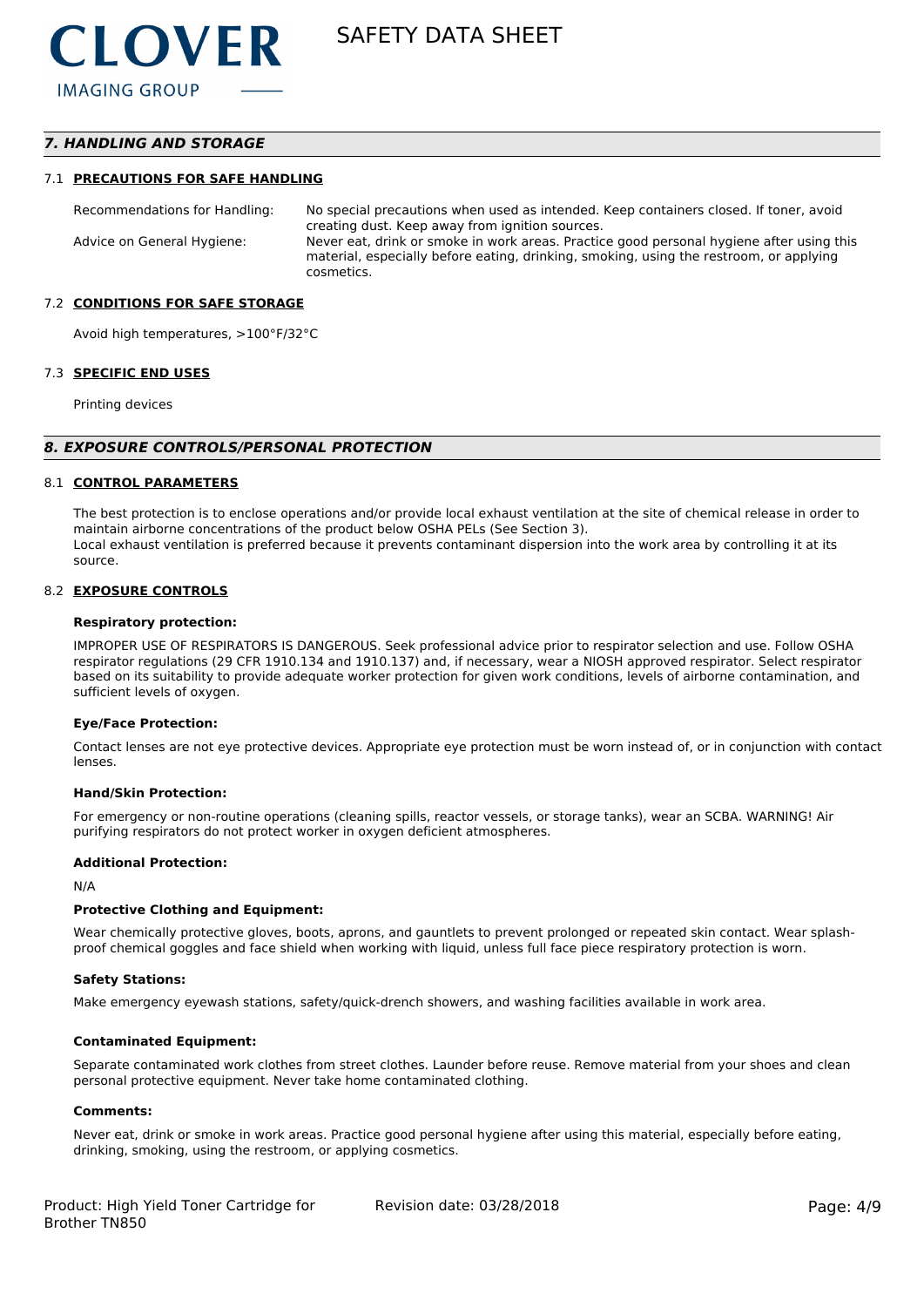# *9. PHYSICAL AND CHEMICAL PROPERTIES*

# 9.1 **DETAIL INFORMATION**

| Physical state:            | APPEARANCE: Black fine powder. |
|----------------------------|--------------------------------|
| Color:                     | <b>Black</b>                   |
| Odor:                      | Slight odor                    |
| Odor threshold:            | N/A                            |
|                            |                                |
| Boiling point:             | N/A                            |
| Melting point:             | N/A                            |
| Flash point:               | N/A                            |
| <b>Explosion limits:</b>   | N/A                            |
| Relative density:          | ca. $1.1$ g/cm $3$             |
| Auto-ignition temperature: | N/A                            |
|                            |                                |

#### 9.2 **OTHER INFORMATION**

Solubility In Water: Negligible. Explosive Properties: Can form explosive dust-air mixtures if finely dispersed in the air.

# *10. CHEMICAL STABILITY AND REACTIVITY*

### 10.1 **Reactivity:**

| <b>Reactivity Hazards:</b><br>Data on Mixture Substances: | None<br>None                                                                                                   |
|-----------------------------------------------------------|----------------------------------------------------------------------------------------------------------------|
| 10.2 Chemical Stability:                                  | The product is stable. Under normal conditions of storage and use, hazardous<br>polymerization will not occur. |
| 10.3 Hazardous Polymerization:                            | Stable under conditions of normal use.                                                                         |
| 10.4 Conditions to Avoid:                                 | Keep away from heat, flame, sparks and other ignition sources.                                                 |
| 10.5 Incompatible Materials:                              | Strong oxidizing materials                                                                                     |
| 10.6 Hazardous Decomposition:                             | Will not occur.                                                                                                |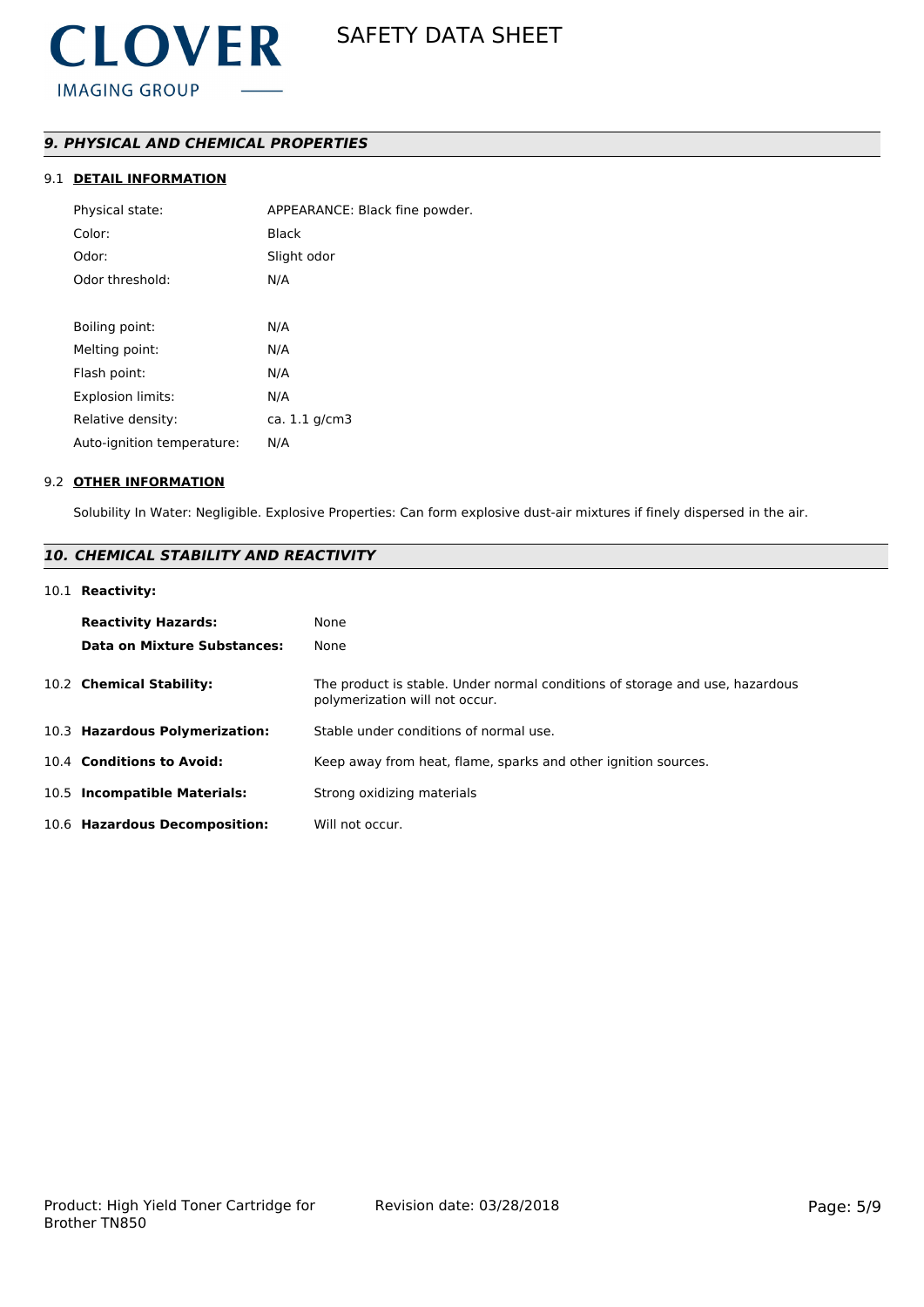

# *11. INFORMATION ON TOXICOLOGICAL EFFECT*

| <b>Mixtures:</b>                   | N/A                                                                                                                                                                                                                                                                                                                                                                                                                                                                                                                                                                                                                                                                                                                                                                     |
|------------------------------------|-------------------------------------------------------------------------------------------------------------------------------------------------------------------------------------------------------------------------------------------------------------------------------------------------------------------------------------------------------------------------------------------------------------------------------------------------------------------------------------------------------------------------------------------------------------------------------------------------------------------------------------------------------------------------------------------------------------------------------------------------------------------------|
| <b>Acute Toxicity:</b>             | N/A                                                                                                                                                                                                                                                                                                                                                                                                                                                                                                                                                                                                                                                                                                                                                                     |
| <b>Skin Corrosion/Irritation:</b>  | N/A                                                                                                                                                                                                                                                                                                                                                                                                                                                                                                                                                                                                                                                                                                                                                                     |
| <b>Serious Eye Damage:</b>         | N/A                                                                                                                                                                                                                                                                                                                                                                                                                                                                                                                                                                                                                                                                                                                                                                     |
| Inhalation:                        | N/A                                                                                                                                                                                                                                                                                                                                                                                                                                                                                                                                                                                                                                                                                                                                                                     |
| <b>Sensitization:</b>              | N/A                                                                                                                                                                                                                                                                                                                                                                                                                                                                                                                                                                                                                                                                                                                                                                     |
| <b>Mutagenicity:</b>               | N/A                                                                                                                                                                                                                                                                                                                                                                                                                                                                                                                                                                                                                                                                                                                                                                     |
| <b>Carcinogenicity:</b>            | In 2010, the IARC revaluated carbon black as a GROUP 2B carcinogen (possible human<br>carcinogen), as it had in 1996. This evaluation is given to carbon black for which there is<br>inadequate evidence in humans, but sufficient evidence in experimental animals. The latter is<br>based upon the development of lung tumors in rat receiving chronic inhalation exposures to free<br>carbon black at level that induce particle overload of the lung. Studies performed in animal models<br>other than rats have not demonstrated an association between carbon black and lung tumors. A<br>two-year cancer bioassay using a typical toner preparation containing carbon black demonstrated<br>no association between toner exposure and tumor development in rats. |
| <b>Reproductive Toxicity:</b>      | N/A                                                                                                                                                                                                                                                                                                                                                                                                                                                                                                                                                                                                                                                                                                                                                                     |
| <b>STOT - Single Exposure:</b>     | N/A                                                                                                                                                                                                                                                                                                                                                                                                                                                                                                                                                                                                                                                                                                                                                                     |
| <b>STOT - Multiple Exposure:</b>   | In a study in rats by chronic inhalation exposure to a typical toner, a mild to moderate degree of<br>lung fibrosis was observed in 92% of the rats in the concentration (16 mg/m3) exposure group,<br>and a minimal to mild degree of fibrosis was noted in 22% of the animals in the middle (4 mg/m3)<br>exposure group. But no pulmonary changes were reported in the lowest $(1 \text{ mg/m3})$ exposure<br>group, the most relevant level to potential human exposures.                                                                                                                                                                                                                                                                                            |
| Ingestion:                         | N/A                                                                                                                                                                                                                                                                                                                                                                                                                                                                                                                                                                                                                                                                                                                                                                     |
| <b>Hazard Class Information:</b>   | N/A                                                                                                                                                                                                                                                                                                                                                                                                                                                                                                                                                                                                                                                                                                                                                                     |
| <b>Mixture on Market Data:</b>     | N/A                                                                                                                                                                                                                                                                                                                                                                                                                                                                                                                                                                                                                                                                                                                                                                     |
| Symptoms:                          | N/A                                                                                                                                                                                                                                                                                                                                                                                                                                                                                                                                                                                                                                                                                                                                                                     |
| Delayed/Immediate Effects: N/A     |                                                                                                                                                                                                                                                                                                                                                                                                                                                                                                                                                                                                                                                                                                                                                                         |
| <b>Test Data on Mixture:</b>       | N/A                                                                                                                                                                                                                                                                                                                                                                                                                                                                                                                                                                                                                                                                                                                                                                     |
| <b>Not Meeting Classification:</b> | N/A                                                                                                                                                                                                                                                                                                                                                                                                                                                                                                                                                                                                                                                                                                                                                                     |
| <b>Routes of Exposure:</b>         | N/A                                                                                                                                                                                                                                                                                                                                                                                                                                                                                                                                                                                                                                                                                                                                                                     |
| <b>Interactive Effects:</b>        | N/A                                                                                                                                                                                                                                                                                                                                                                                                                                                                                                                                                                                                                                                                                                                                                                     |
| <b>Absence of Specific Data:</b>   | N/A                                                                                                                                                                                                                                                                                                                                                                                                                                                                                                                                                                                                                                                                                                                                                                     |
| Mixture vs Substance Data: N/A     |                                                                                                                                                                                                                                                                                                                                                                                                                                                                                                                                                                                                                                                                                                                                                                         |
|                                    |                                                                                                                                                                                                                                                                                                                                                                                                                                                                                                                                                                                                                                                                                                                                                                         |

# *12. ECOLOGICAL INFORMATION*

| 12.1 <b>Eco toxicity:</b>           | N/A                                                                                                      |
|-------------------------------------|----------------------------------------------------------------------------------------------------------|
| 12.2 Degradability:                 | N/A                                                                                                      |
| 12.3 Bioaccumulation Potential: N/A |                                                                                                          |
| 12.4 Mobility in Soil:              | N/A                                                                                                      |
| 12.5 PBT & vPvB Assessment:         | No components of the product fulfill the criteria for PBT or vPvB under Regulation (EC) No<br>1907/2006. |
| 12.6 Other Adverse Effects:         | N/A                                                                                                      |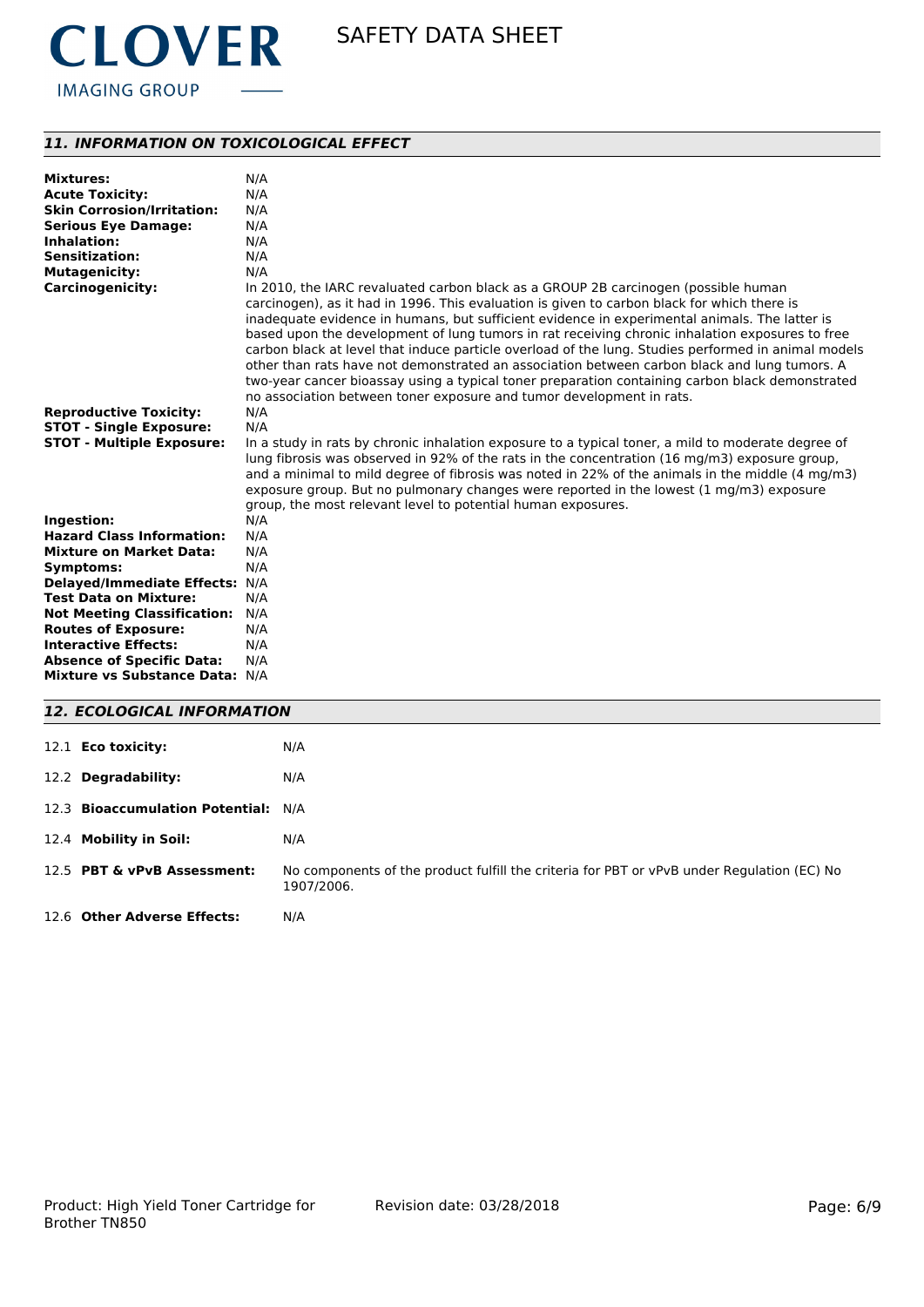### *13. DISPOSAL CONSIDERATIONS*

#### **Disposal Information:**

 Dispose of product in accordance with local authority regulations. Empty container retains product residue.

#### **Physical/Chemical Properties that affect Treatment:**

Symbol: This product is not classified as dangerous

Risk Phrases: This product is not classified according to the federal, state and local environmental regulations.

#### **Waste Treatment Information:**

If toner, do not shred toner cartridge, unless dust-explosion prevention measures are taken. Finely dispersed particles may form explosive mixtures in air. Dispose of in compliance with federal, state, and local regulations.

#### **Personal Protection Required:**

N/A

| <b>14. TRANSPORT INFORMATION</b>       |                                                                                                         |  |
|----------------------------------------|---------------------------------------------------------------------------------------------------------|--|
| 14.1 <b>ID Number:</b>                 | N/A                                                                                                     |  |
| 14.2 Shipping Name:                    | N/A                                                                                                     |  |
| 14.3 Hazard Class:                     | N/A                                                                                                     |  |
| 14.4 Packing Group:                    | N/A                                                                                                     |  |
| 14.5 Environmental Hazards:            | This is not a hazardous product.                                                                        |  |
| 14.6 User Precautions:                 | N/A                                                                                                     |  |
| 14.7 Bulk Transport:                   | N/A                                                                                                     |  |
| <b>15. REGULATORY INFORMATION</b>      |                                                                                                         |  |
| 15.1 Regulatory Information:           | TSCA: All chemical substances in this product comply with all applicable rules or orders<br>under TSCA. |  |
| EPA Regulatory Information: N/A        |                                                                                                         |  |
| <b>CERCLA Reportable Quantity: N/A</b> |                                                                                                         |  |
| 15.2 Superfund Information:            |                                                                                                         |  |
| <b>Hazard Categories:</b>              |                                                                                                         |  |
| Immediate: N/A                         |                                                                                                         |  |
| Delayed: N/A                           |                                                                                                         |  |
| Fire: N/A                              |                                                                                                         |  |
| <b>Pressure: N/A</b>                   |                                                                                                         |  |
| <b>Reactivity: N/A</b>                 |                                                                                                         |  |
| Section 302 - Extremely Hazardous: N/A |                                                                                                         |  |
| Section 311 - Hazardous: N/A           |                                                                                                         |  |
| 15.3 State Regulations:                | N/A                                                                                                     |  |
| 15.4 Other Regulatory Information:     | N/A                                                                                                     |  |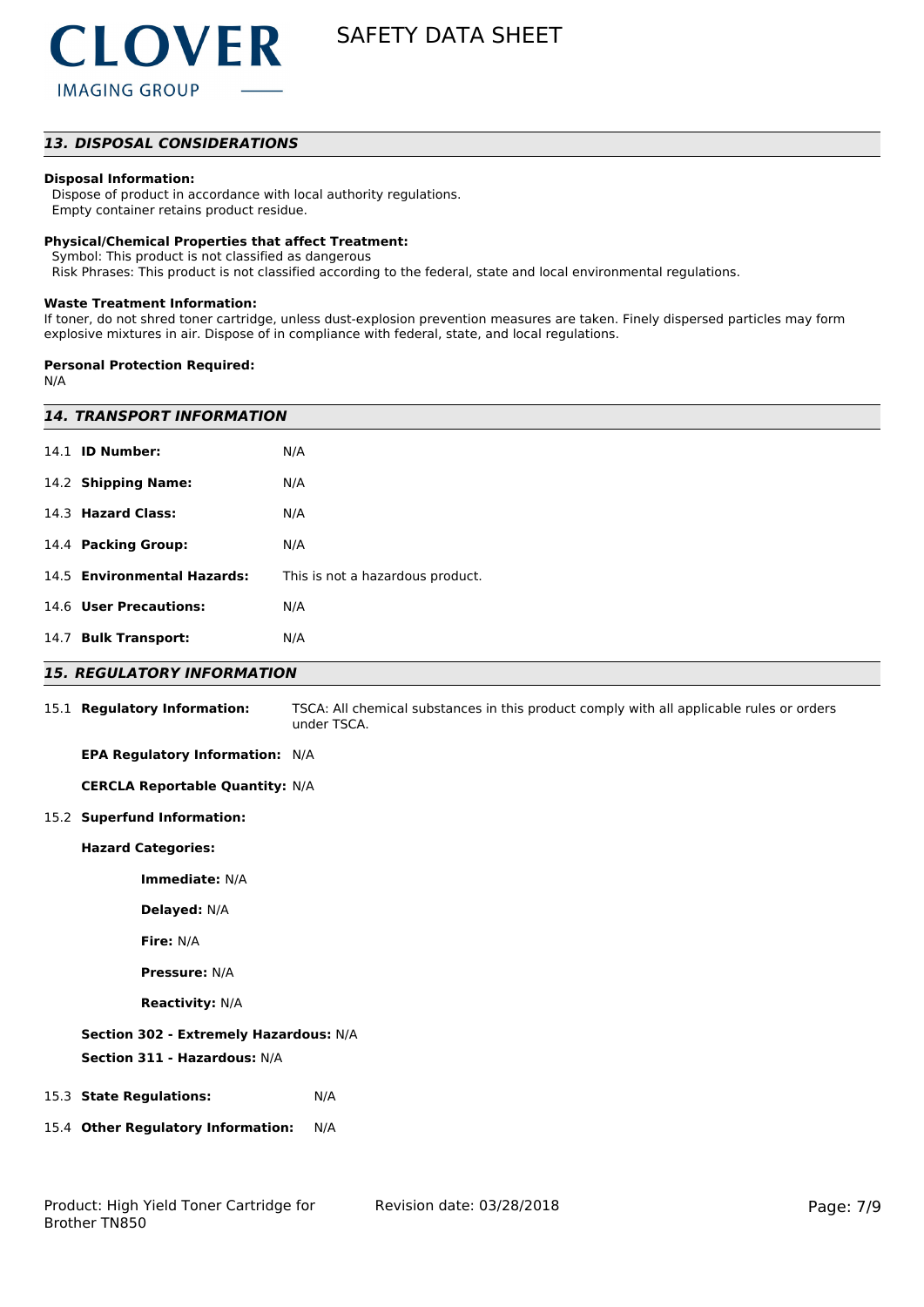

# *16. OTHER INFORMATION*

| <b>General Comments:</b>          | This information is based on our current knowledge. It should not therefore be construed as<br>guaranteeing specific properties of the products as described or their suitability for a particular<br>application |
|-----------------------------------|-------------------------------------------------------------------------------------------------------------------------------------------------------------------------------------------------------------------|
| <b>Creation Date of this SDS:</b> | 08/03/2020                                                                                                                                                                                                        |